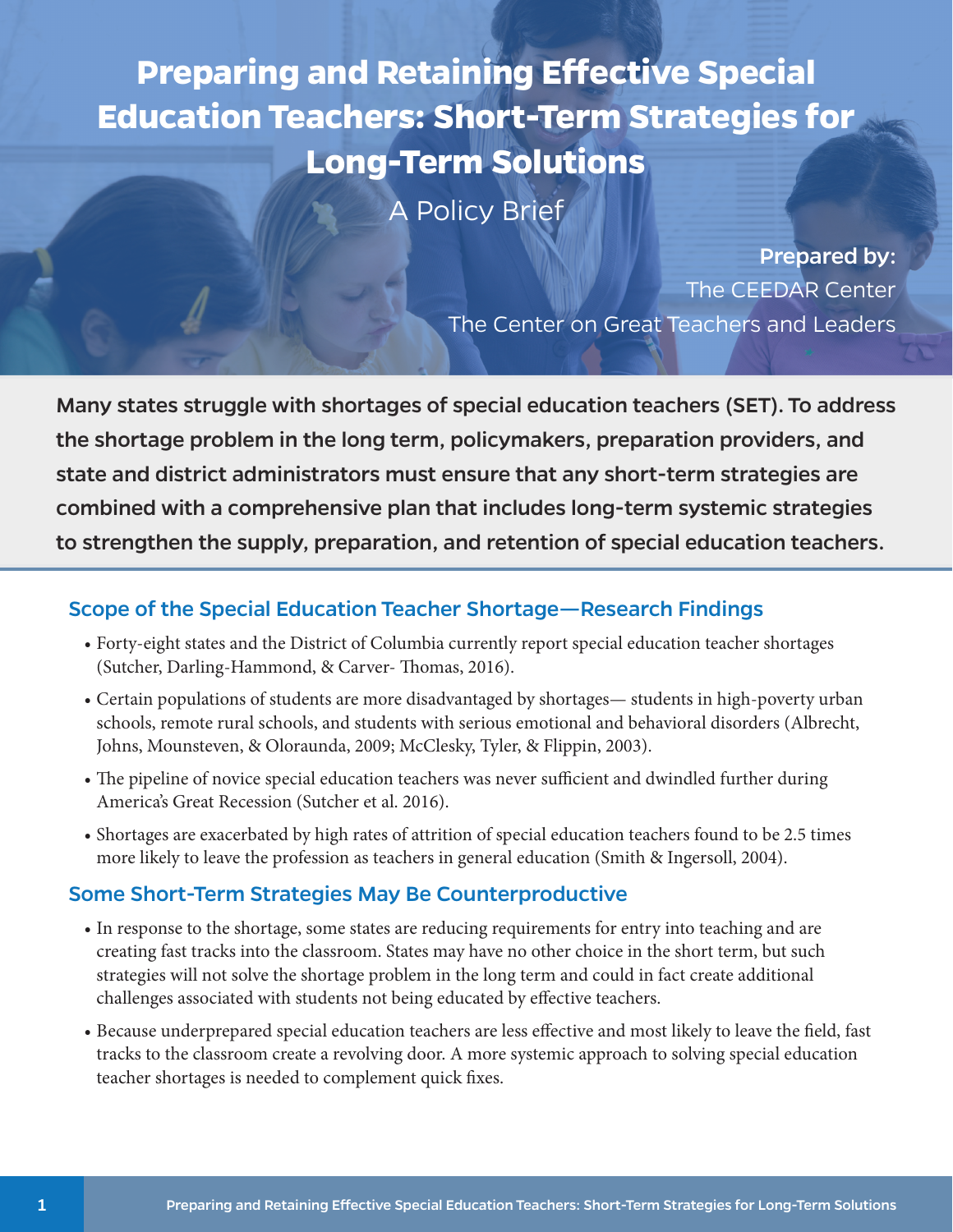#### Comprehensive, Long-term Strategies across the Career Continuum are Needed

- **Preparation matters in special education.** Not only do fully qualifed special education teachers improve outcomes for students with disabilities, but research has shown that fully prepared special education teachers are more likely to remain in teaching than are teachers prepared through fast-track routes (Feng & Sass, 2013; Miller, Brownell, & Smith, 1999).
- **States that prepare more special education teachers have fewer shortages.** States with the smallest SET shortages have more preparation programs and graduate more special education teachers than states with the highest SET shortages. (Peyton, Acosta, Pua, Harvey, Sindelar, Mason- Williams, Dewey, Fisher, & Crews, under review, "State Level Characteristics Infuencing the Supply and Demand of Special Education Teachers").
- **Alternative routes can be efective.** Alternate route programs that involve district and university partnerships and provide more comprehensive training produce teachers who stay in the feld longer (Sindelar et al., 2012; Sindelar, Daunic, & Rennells, 2004).
- **Financial incentives can help.** Adjusted for cost of living, average teacher salaries in the lowest SET shortage states are nearly \$7,000 greater than salaries in the highest shortage states. (Peyton et al.). Districts paying beginning teachers more than \$40,000 a year are more likely to recruit and retain them. Loan forgiveness and tuition remission programs that provide \$2,500 or more in fnancial relief yield more prepared and effective special education teachers (Feng & Sass, 2015).
- **Positive school climates retain special education teachers.** Research has shown that retention is fostered when teachers work in positive school climates where general and special education teachers share responsibility for students' achievement, have administrative support, and work with collaborative colleagues who value inclusive practice. Positive school climates also can mitigate the impact of role overload for beginning special education teachers (Bettini, Jones, Brownell, Conroy, & Leite, 2018; Miller et al., 1999).
- **Manageable workloads retain beginning teachers.** Administrators need to be clear about the roles beginning teachers will play and protect their time. This is especially true for special education teachers who are balancing diverse student caseloads with administrative duties related to the Individuals with Disabilities Education Act (Brownell, Bettini, Pua, Peyton, & Benedict, 2018; Youngs, Jones, and Low, 2011). Not assigning these teachers additional duties and helping general education teachers understand their workload, can be helpful.
- **Formal and informal induction strategies retain beginning teachers.** Strong induction programs that rely on well-trained mentors, provide systematic professional learning opportunities, and introduce new teachers into a collaborative school culture promote retention in the feld and efective teaching, particularly when provided over a 2-year period (Billingsley, Grifn, Smith, Kamman, & Israel, 2009; Brownell et al., 2018). In special education, specifc attention must be paid to ensuring beginning teachers have access to special education mentors who understand the unique needs of the students they are serving.
- **Leadership matters.** Special education teachers are more likely to stay in schools with supportive administration (Albrecht, Johns, Mounsteven, & Olorunda, 2009; Jones, Youngs, & Frank, 2013).
- **Access to quality curriculum.** Beginning teachers beneft from having access to curriculum, combined with high-quality professional development that supports them in delivering effective instruction (Leko & Brownell, 2011). It is important to note that many beginning special education teachers feel that they do not have the necessary curriculum materials to support them in their jobs (Youngs et al., 2011).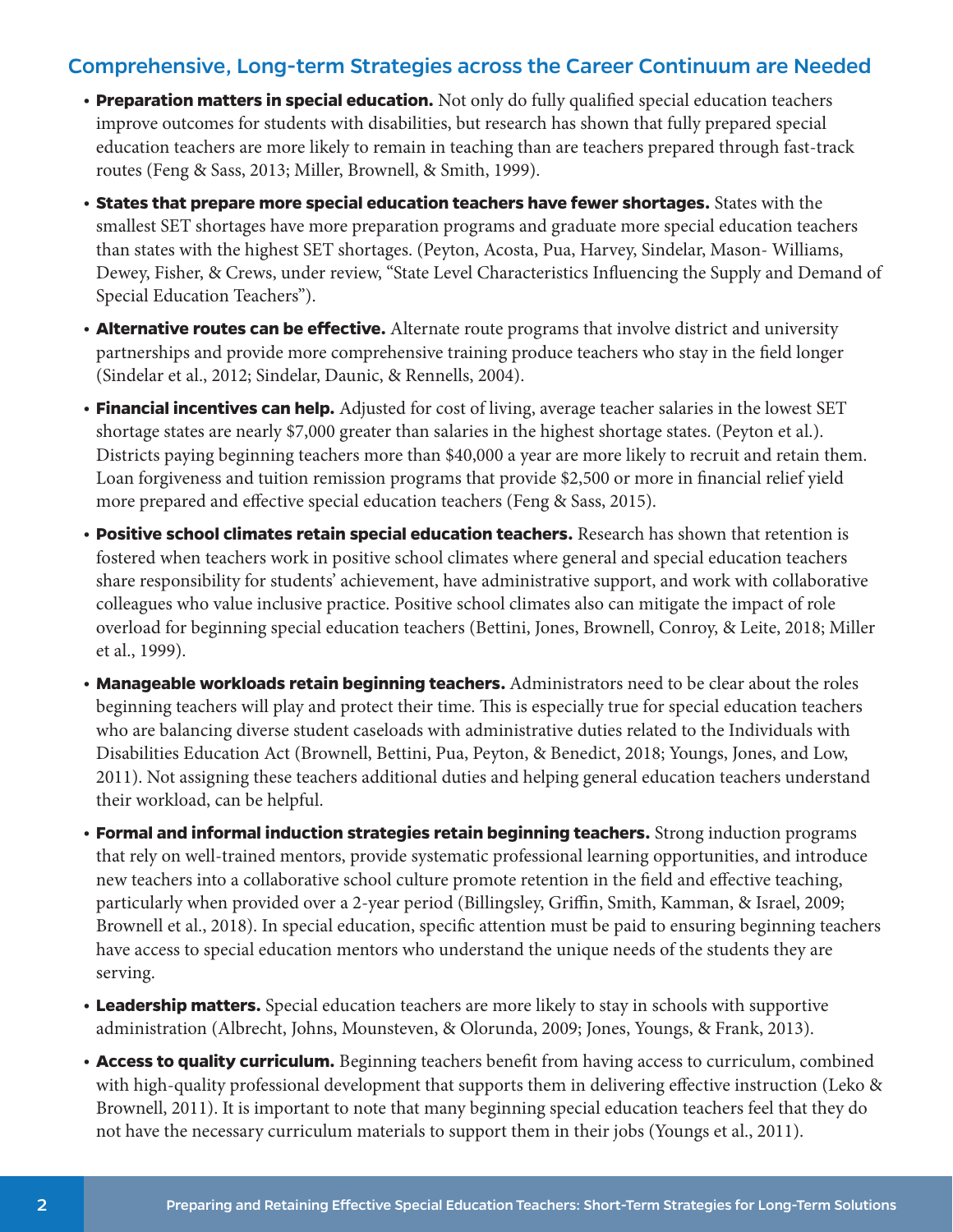#### **Conclusion**

Lowering standards and abbreviating training are stop-gap measures that will exacerbate attrition and contribute to poor student outcomes. Combining necessary stop-gap measures with comprehensive, long-term solutions are needed to address persistent shortages in special education. Policymakers, states, districts, and educator preparation programs should consider a three-pronged approach designed to address the full educator career continuum.

- Ensure that fnancial incentives are grounded in research and combined with other long-term solutions.
- Provide well-designed, extensive preparation combined with ongoing induction and instructionally focused professional learning. Comprehensive approaches to improving teaching are likely to have a more substantial and sustained impact on shortages than are quick fxes to increase supply.
- Assist school districts and their leaders in developing more supportive work environments that attend to issues of workload manageability, collaboration among general and special education teachers, efective curriculum combined with professional development, and administrative support.

# **Talking Points**

- Forty-eight states and the District of Columbia currently have a special education teacher shortage.
- Stop-gap measures used in isolation are likely to exacerbate the shortage problem and contribute to poor student outcomes.
- States faced with the prospect of teacher shortages need a combination of short-term solutions and a multipronged, long-term strategic approach to ensure that every student with a disability has a fully prepared teacher.
- Addressing this problem immediately will require short-term solutions combined with intermediate- and long-term solutions that address the systemic nature of the problem.

# **Recommendations**

## **Enhance Supply**

#### Short Term Solutions

- Offer financial incentives such as loan forgiveness or bonuses.
- Provide incentives for general education teachers to add special education licensure.

#### Intermediate- to Long-Term Solutions

- Create comprehensive recruitment strategies focused on identifying and developing local talent.
- Develop licensure and program approval standards that ensure general education teachers are prepared to educate students with disabilities and to contribute to a collaborative, inclusive school environment.
- Invest in the creation of expedited alternative licensure routes accompanied by more robust preparation for teaching students with disabilities (e.g., California State University Internship Program; teacher residencies).
- Develop grow your own programs founded in strong district–university collaboratives.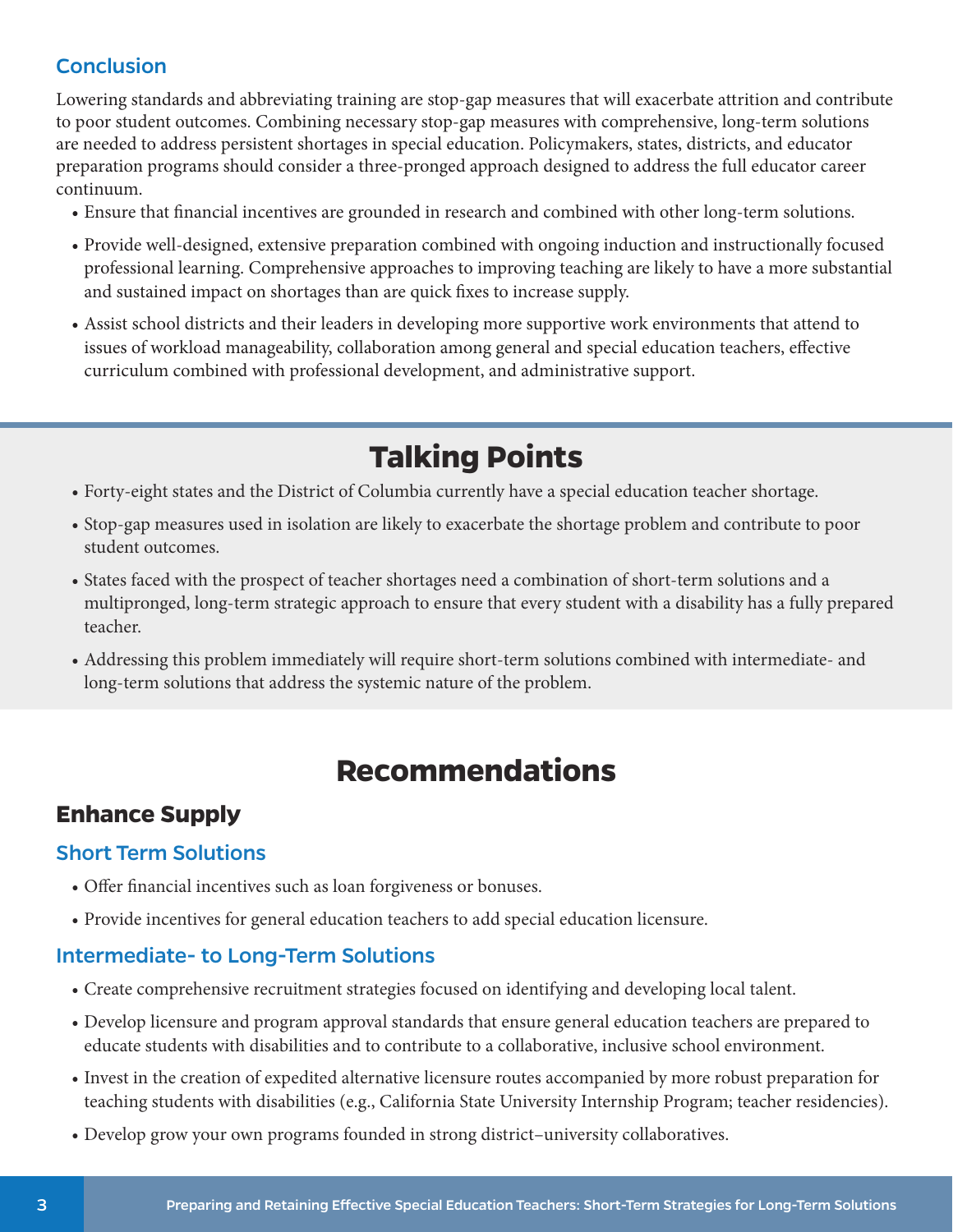### **Foster Retention**

#### Short Term Solutions

- Collect data on working conditions and develop a comprehensive, long-term plan to address identifed needs
- Work with principals to reduce workload expectations for beginning special education teachers.
- Implement an intensive induction experience for teachers prepared in quick routes to the classroom.

#### Intermediate- to Long-Term Solutions

- Ofer professional learning opportunities that engage general and special education teachers in collaboratively designing and implementing instruction.
- Create high-quality induction and mentoring policies and programs.
- Provide principals with the ongoing support and development to provide high-quality instructional leadership and to establish an inclusive environment.
- Fund innovative preparation approaches that feature university and district partnerships.
- Strengthen data systems that collect information on the root causes for special education attrition allow administrators to identify and respond to the causes of special education teacher attrition in their schools or districts.

This brief was produced collaboratively through a partnership between the Collaborative for Efective Educator Development, Accountability, and Reform (CEEDAR) Center, and the Center on Great Teachers and Leaders at the American Institutes for Research.

# TYYCEEDAR

Center on **GREAT TEACHERS & LEADERS** 

at American Institutes for Research